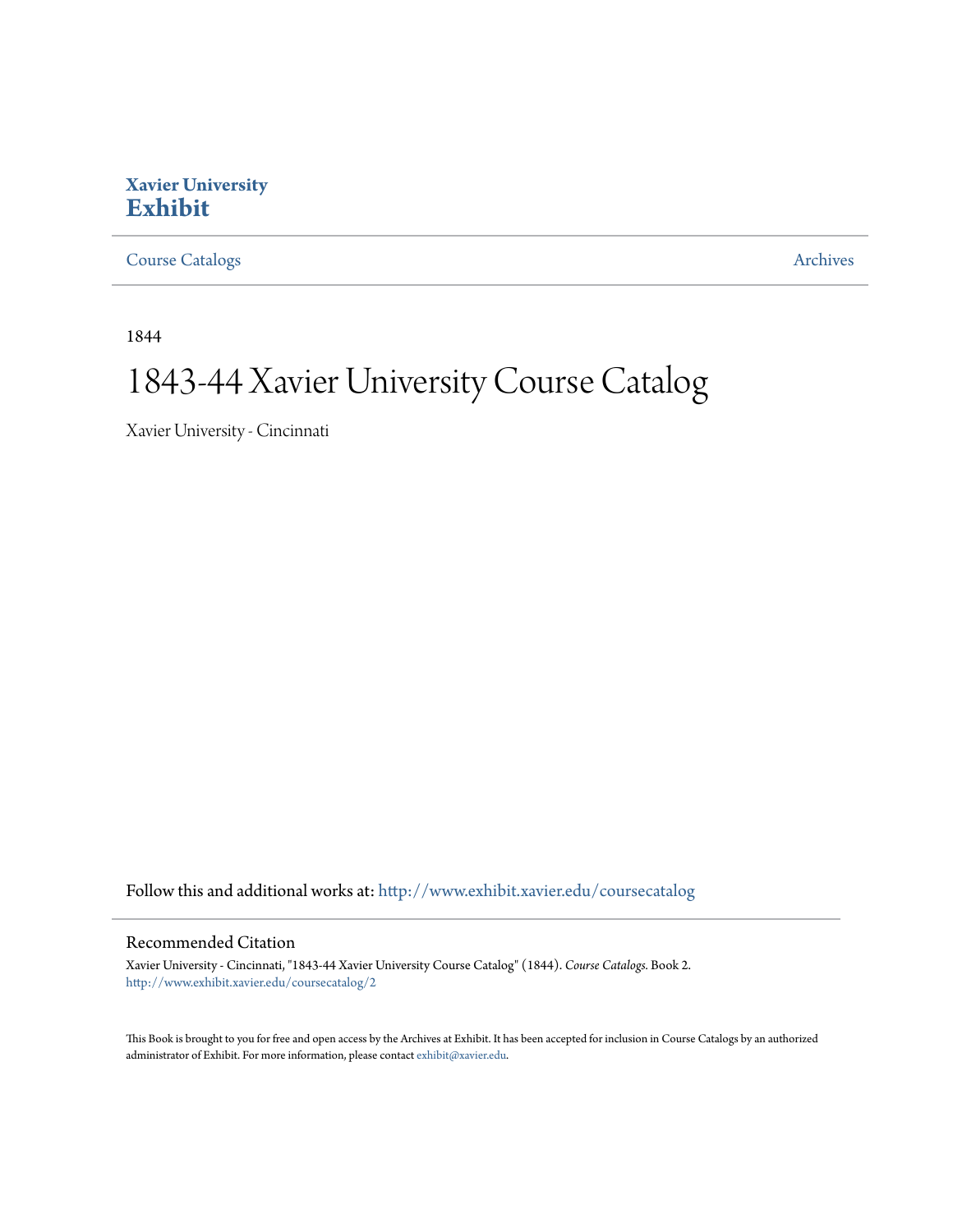cissimati

Coleman

# A. M. D. G.

THE

# CALENDAR

OF THE

# ST. XAVIER COLLEGE,

#### CINCINNATI, OHIO.

FOR THE

# ACADEMICAL YEAR

# 1843-4.

**CINCINNATI:** 

DAILY COMMERCIAL, PRINT.

1844.

HA HA HASK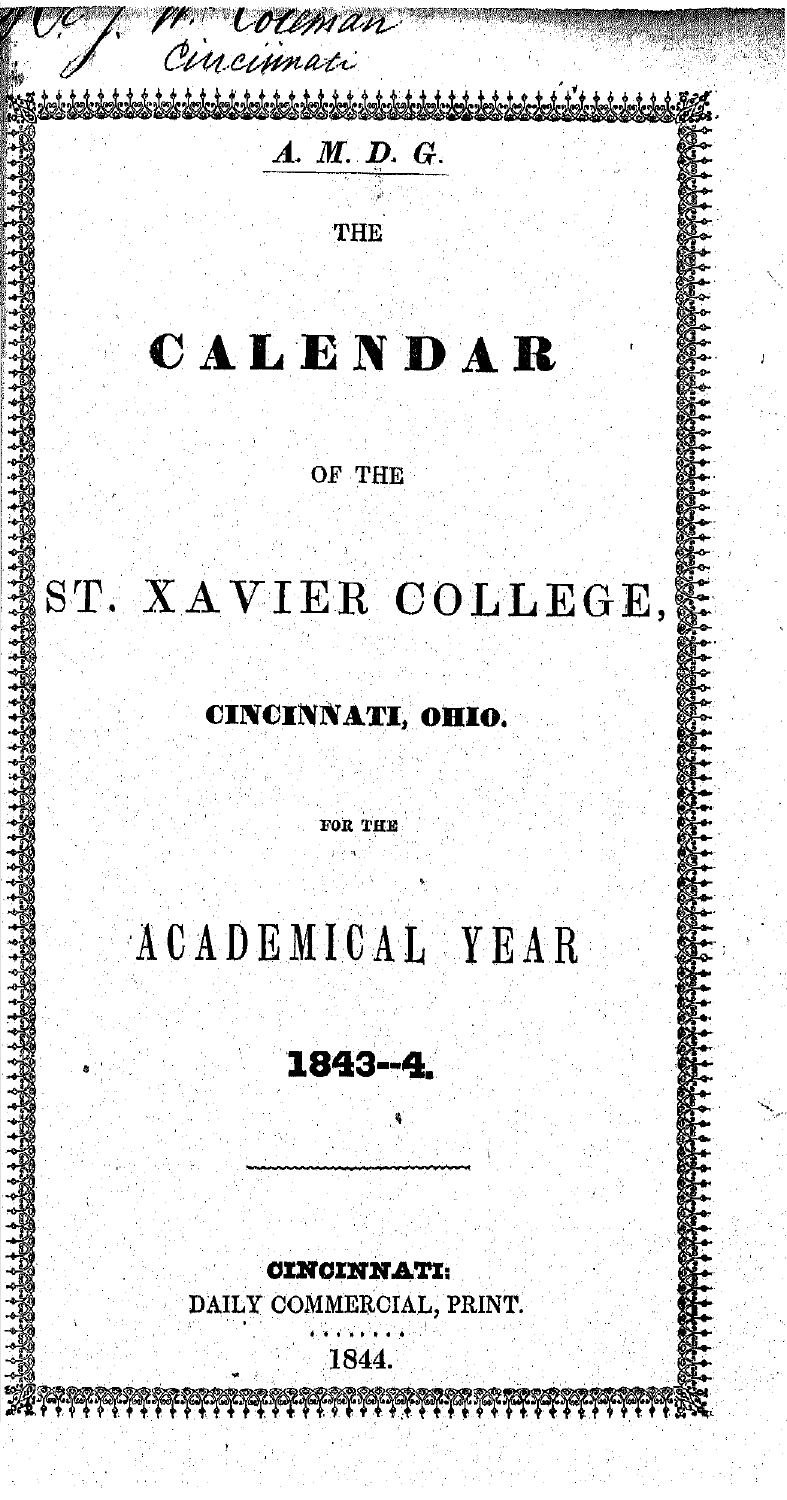

# ST. XAVIER COLLEGE. CINCINNATI, OHIO.

THIS Literary Establishment, incorporated by the State Legislature, under the name and style of ST. XAVIER COLLEGE. enjoys all the privileges usually granted to Universities. Its location is peculiarly advantageous to the mental improvement and bodily comfort of the Student; it affords him the opportunity of attending many interesting lectures on the Arts and Sciences. delivered at the various institutions in this city; it procures him the advantages derivable from regular and well supplied markets. and enables him, in case of sickness, to obtain the best medical attendance. The institution possesses a good Library and a Museum; the former contains about 6000 volumes, and the latter an extensive collection of specimens of Botany, Conchology and Mineralogy, as well as Chemical and Philosophical Apparatus. The buildings are spacious and well ventilated, and adapted to school purposes. The diet is plain, but wholesome and abundant: the discipline is firm but parental. The Teachers are from twelve to fifteen in number, and exclusively devoted to the education of those entrusted to their care. The religion professed by the teachers, and by the majerity of the pupils, is that of the Roman Catholic Church, yet students of all denominations are admitted.

#### PLAN OF INSTRUCTION.

The course of education embraces two departments, the CLASSI-CAL and the MERCANTILE, but so conducted that the student may apply himself to either, or both. The Mercantile Department comprises the English and French Languages, Writing, Geography, History, Arithmetic, and Book-keeping. The classical department, besides the above specified subjects, embraces the Latin and Greek Languages, Poetry, Rhetoric, Chemistry, Botany, Mathematics, Physics, Mental and Moral Philosophy. The Spanish and German, if required, are taught without any additional charge.

The English is the ordinary language of communication in all the classes, the French, Spanish, and German classes excepted; French and English are spoken indiscriminately during the hours. of recreation.

#### GENERAL REGULATIONS.

The Scholastic year consists of one Session, which commences on the first Monday in September and ends about the 15th of July, at which time a public Examination of all the classes, followed by an Exhibition and solemn distribution of premiums, takes place: besides this annual distribution of rewards, once a month, the different places obtained by the Pupils in their classes are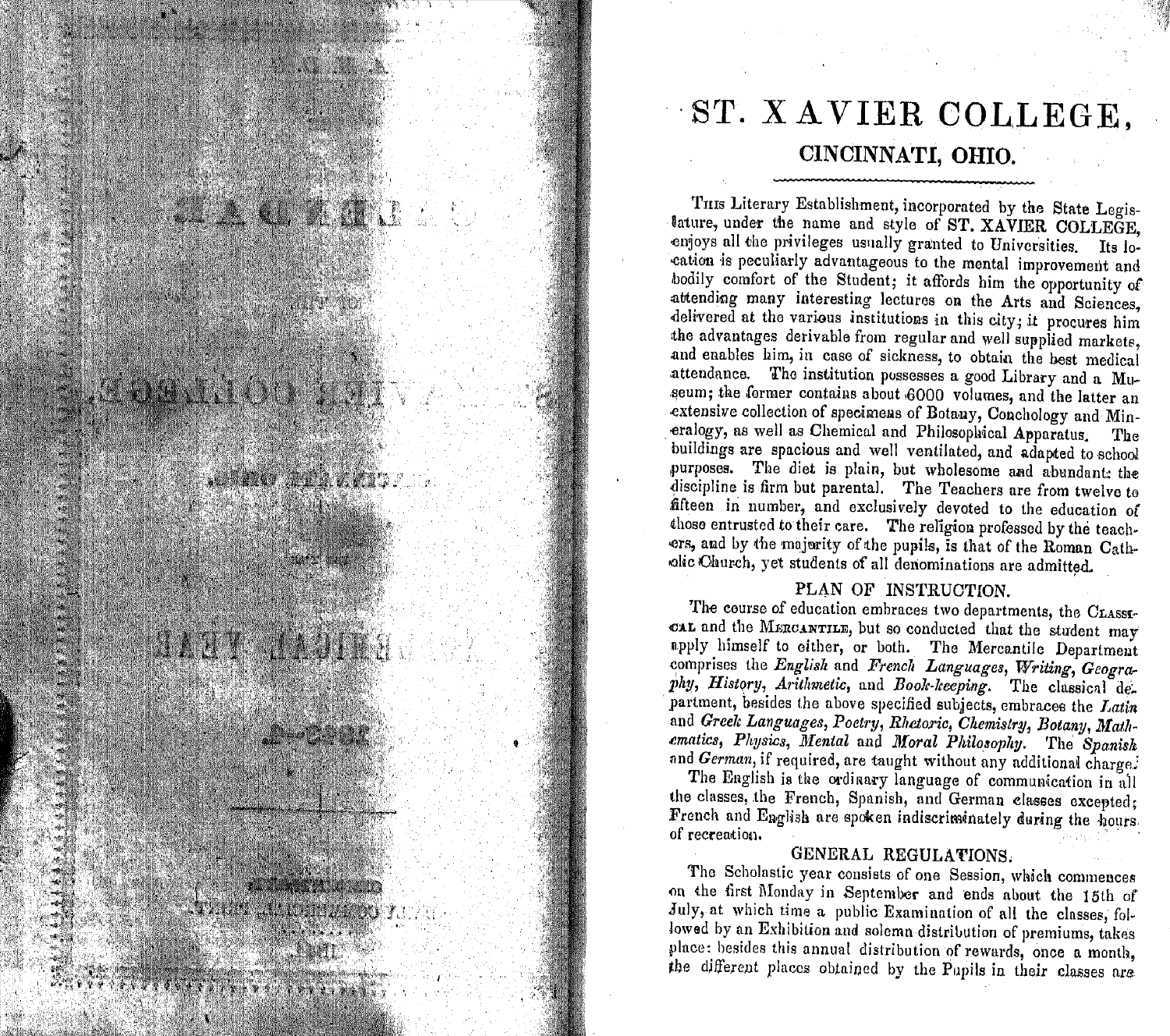publicly proclaimed, and medals and other badges of distinction are given to the most deserving in each class.

The general age for admission is from 10 to 16 years. Should any Pupil have been at another College, testimonials of good behavior from the President or Faculty of such Institution will be required before admission. The degree of A. B. will be conferred on Students at the end of their classical course, if they are found qualified. The degree of A. M. will be given to the Alumni, who after having completed their collegiate course, shall have devoted at least two years to some Literary pursuit.

Every Thursday in the year is a day of recreation. This day is spent by the boarders at the Purcell Mansion, a country seat about two miles distant from the city, and commanding an extensive view of the Ohio River and surrounding country.

#### REGULATIONS PECULIAR TO BOARDERS.

The Boarders must be at all times under the superintendence of one of the officers: once a month they will be permitted to visit their parents, guardians, or relations, residing in the city or its vicinity; no other absence will be allowed during the course of the session, except in cases of necessity. At the expiration of every quarter, bulletins will be sent to the parents or guardians to inform them of the conduct, health, and proficiency of their sons or wards.

None will be admitted for a less time than one year, or a full Session; and the course of studies entered upon must be pursued till the end of the Session.

#### TERMS FOR BOARDERS.

|                   | Board and Tuition in all the branches taught, - \$130 per session. |         |    |  |
|-------------------|--------------------------------------------------------------------|---------|----|--|
|                   | Washing and mending, if done at the institution, - 15 "            |         |    |  |
| Physician's Fees, |                                                                    |         | 44 |  |
|                   | Stationery, Allen March 2014                                       |         |    |  |
|                   | 2012年 - 山は、こうしょうしたんめをあげて?あ?                                        | $ R155$ |    |  |

For such as spend their vacation at the College an additional charge is made of \$20. Half-boarders pay 100 per annum: they breakfast and dine at the College. On entrance, boarders and half-boarders pay \$10 for matriculation fee. Music, Drawing, and Dancing, form extra charges. Medicines and School Books are furnished at the store prices.

### TERMS FOR DAY SCHOLARS.

Tuition for Day Scholars in the Classical Course, \$40 per session. Entrance or Matriculation Fee, (to be paid but once,)<sup>"</sup> 5 For the use of Instruments in Chemistry or Natural

Philosophy, 5 per session. Tuition for Day Scholars in the Mercantile Course, 24 "  $\mathcal{U}$  $\alpha$  $\mathbf{W}$  . The contribution of  $\mathbf{W}$  $\mathbf{G}$ 

Studying Rhetoric or Mathematics.  $32 - u - u$ 

In all the cases, payment must be made semi-annually or quarterly, in advance: and no deduction is made for absence, except in cases of sickness or dismission.

# SPECIAL DIRECTIONS FOR PARENTS AND CHILDREN.

On entering, each boarder must be provided with a uniform, to he worn upon public occasions: it consists of a blue or frock coat. with pantaloons of the same cloth for winter, and white pantaloons for summer. He must also be provided with at least two suits of clothes for each season, (summer and winter,) eight shirts, eight pair of socks, six napkins, six towels, four pair of shoes or boots, a black fur hat, a cap, a cloak or overcoat for winter, a knife, fork, spoon, tumbler, combs, and brushes. All these articles can be purchased by the College, provided the parents place in the hands of the Treasurer a sum sufficient to meet the expenses. Red and bedding may be furnished by the parent, or will be furnished at the Institution for \$8 per annum. The bedsteads being all of the same form and size, will invariably be furnished by the College. The bedding, when supplied by the parents, must consist of a mattrass of about 6 by  $2\frac{1}{2}$  feet, a pillow, and at least two pair of sheets, and two double blankets and a white counterpane.

No student will be allowed to have money in his own custody. With regard to pocket money, it is the wish of the President that no more than  $12\frac{1}{2}$  or 25 cents a week be allowed to the Students, and that the money intended for that purpose  $(\$650$  or \$13 a year,) be deposited with the Procurator.

No advances will be made by the Institution for the clothing and other expenses of the Students, if no sum to meet such expenses be deposited by the parents. This regulation is considered indispensable, and will in all cases be strictly adhered to.

When at the end of the session, parents or guardians wish to have their sons or wards sent home, they must give timely notice to the President, settle all accounts and forward what is necessary for their travelling expenses.

Parents who live at a distance are requested to appoint an agent in Cincinnati or New Orleans, who must be answerable for the payment of all expenses, and to whom the pupil may be directed. on leaving the institution.

Mr. P. HUCKET KERNION, New Orleans, will act as regular Agent of the St. Xavier College, for, Louisiana, Mississippi, Mexico, Cuba, &c.; will receive the payments and send on such vouths as may be recommended to his care by the parents or guardians.

All letters sent or received by the Students, unless they be to or from their parents, will be subject to the inspection of the President.

All letters written by the parents or others, to the Students, or to the President or Agents of the Institution, must be directed free of postage, or they shall be liable to remain at the post office.

REFERENCES.---Further information may be obtained from the Right Rev. Dr. Purcell, Thomas D. Carneal, Reuben & Charles Springer and P. M. Cassilly, Esq'rs, Cincinnati; Rev. E. D'Hauw, New Orleans; Thomas Devalcourt, Esq., St. Martinsville, La.; Rev. J. Dean, and C. Ihmsen, Esq., Pittsburgh; H. Moore, Esq., Columbus, Ohio; J. B. Quegles, Esq., Natchez; E. Carr, Esq., Natchitoches, La.; Rev. J, Van De Velde, St. Louis University, Mo.

#### J. A. ELET, President.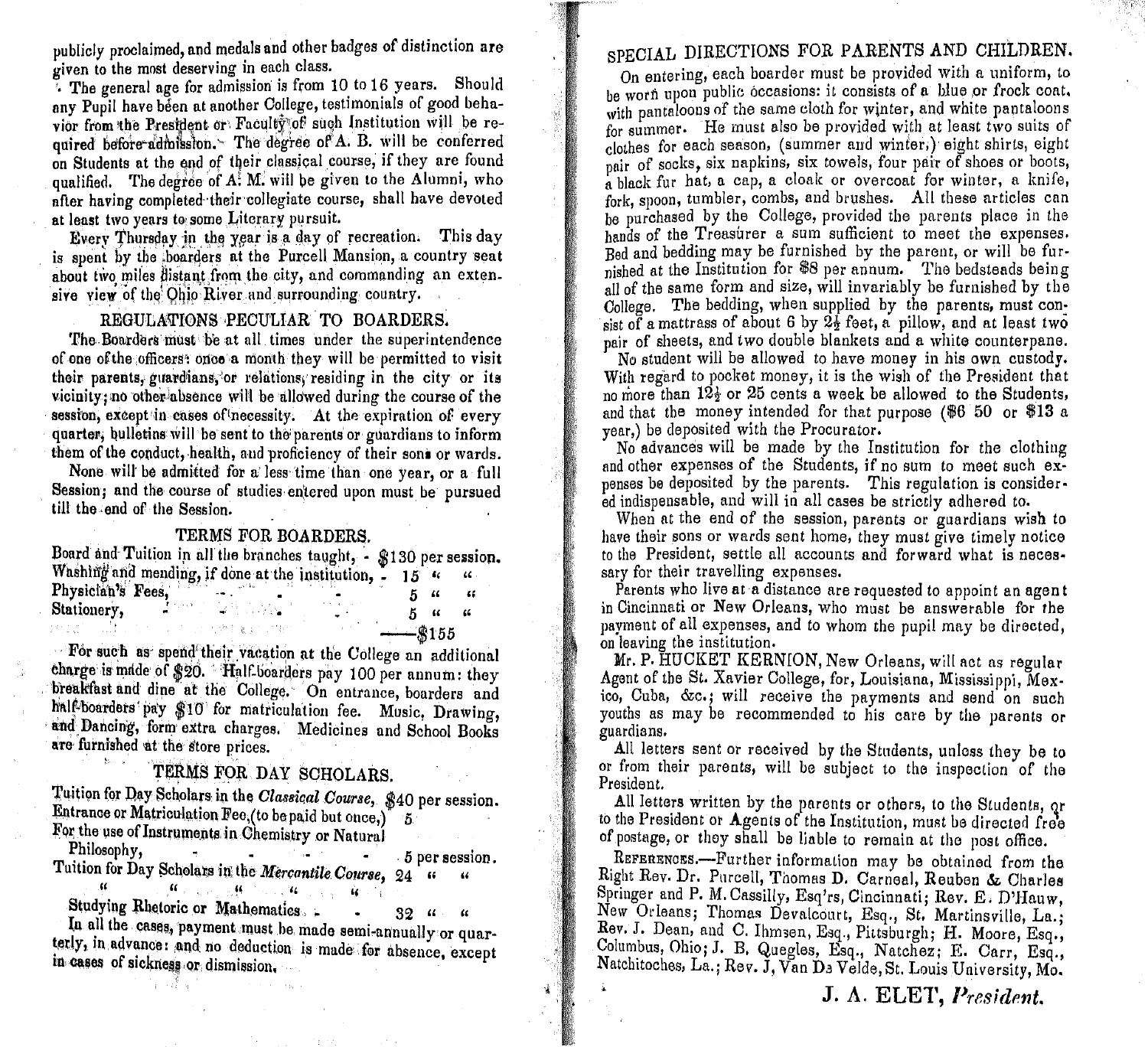BOARD OF TRUSTEES. RIGHT REV'D DR. PURCELL, PRESIDENT. REV'D J. A ELET, VICE PRESIDENT. J. B. DUERINCK, SECRETARY. REV'D T. H. DE THEUX, TREASURER. E. PURCELL.  $\mathfrak{c}$ 

- P. MIGNARD.  $\boldsymbol{\mathcal{U}}$
- J. B. EMIG.  $\boldsymbol{\mu}$

### FACULTY.

REV. J. A. ELET, PRESIDENT,

REV. TH. DE THEUX, VICE PRESIDENT, and Professor of Mental and Moral Philosophy.

REV'D J. B. EMIG. Professor of Mathematics.

JOHN VERDIN, Professor of Physics and Chemistry.

REV'D P. J. VERHEYDEN, Professor of Rhetoric and Belles Letters.

REV'D P. MIGNARD, Professor of Ancient Languages.

CORNELIUS SMARIUS, Professor of Modern Languages.

J. B. DUERINCK, Professor of Botany, Conchology and Minerology.

#### TUTORS IN THE VARIOUS BRANCHES.

| Messrs. JOHN ROES,               | ANTH. FASTRE'.  |
|----------------------------------|-----------------|
| GUSTAVE KERNION, J. B. PHILLIPS. |                 |
| P. CASSILY,                      | ROM. ROELOF.    |
| FLORENT BOUDREAU,                | a mena de la pa |

 $-44$ 

1533  $\rightarrow$  ,

### SOCIETIES.

Three Societies, the PHILOPEDEAN, PHILHERMENIAN, and EUTER-PEAN, exist among the Students of the St. Xavier College.

The Philopedian Society is chiefly composed of students belonging to the Senior Classes. Its principal object is to improve the members in public speaking: they have a Library and a Debating Room, where they meet at stated times for discussion. Honorary members are allowed to be present at their debates. **SERED** Na.

OFFICERS OF THE PHILOPEDEAN SOCIETY. JOHN WERDIN, PRESIDENT. WM. DOHERTY, VICE PRESIDENT. L. CONWELL, RECORDING SECRETARY. ROBERT FARRIS, CORRESPONDING SECRETARY. F. THOMAS, TREASURER. C. C. HARRIS, LIBRARIAN.

The Philhermenian Society was formed by the Junior portion of the scholars: its object is the improvement of its members by means of Literary discussions and speeches, calculated to accustom them to speak with ease and fluency.

OFFICERS OF THE PHILHERMENIAN SOCIETY.

C. F. SMARIUS, PRESIDENT. JAMES GOODIN, VICE PRESIDENT. E. O'BRIEN, SECRETARY. JOSEPH BYRNE, TREASURER. CHARLES ADAMS, LIBRARIAN. JULIUS BRENT, } CENSORS. LOUIS DAMARIN,

The Euterpean Society was instituted in order to add solemnity to the celebration of Religious, National and Literary Festivals, and to afford to the qualified student the advantage of nerforming at the Orchestra in a regular Band.

OFFICERS OF THE EUTERPEAN SOCIETY.

REV'D J. B. EMIG, PRESIDENT. C. SMARIUS, VICE PRESIDENT. VAL. STARKE, DIRECTOR. ROBERT FARRIS, SECRTARY. FRANKLIN THOMAS, TREASURER. JOSEPH MUSICK, KEEPER OF MUSIC.

N. B. The day scholars are not only permitted, but are required, as far as practicable, to attend the morning and evening studies at the college.

#### COURSE OF STUDIES.

|          | SIXTH CLASS.                                                                                                           |
|----------|------------------------------------------------------------------------------------------------------------------------|
| Latin:   | Adams' Grammar, Epitome Historiæ Sacræ,<br>Phœdri Fabulæ.                                                              |
| English: | Murray's Abridged Grammar, Grimshaw's<br>United States.                                                                |
| French:  | Porney's Syllabaire, Bolmar's Colloquial<br>Phrases.                                                                   |
|          | Accessory Branches: Smith's Arithmetic, Mitchell's Abridged Geo-<br>graphy, Loriquez's Sacred History.<br>FIFTH CLASS. |
| Latin;   | Adams' Latin Grammar, Mair's Syntax,<br>Phædri Fabulæ, Cornelius Nepos.                                                |
| Greek:   | Goodrich's Grammar, Loriquez' Epitome.                                                                                 |
| English: | Murray's Grammar and Exercises, Grim-<br>shaw's Rome.                                                                  |

7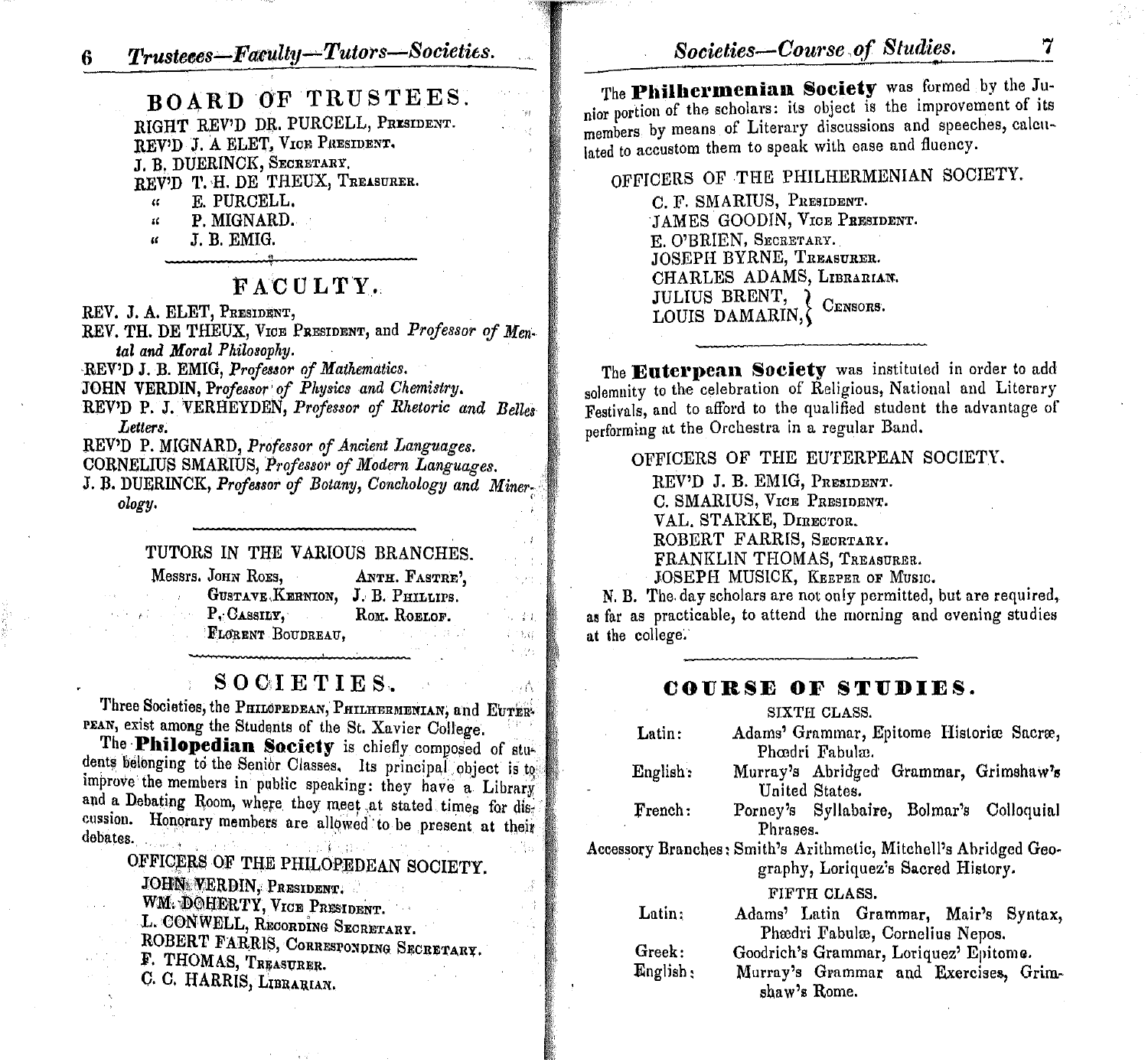$843 - 844$ *Course of Studies.* 군<sub>도</sub> French: Letellier's Grammar, Perrin's Fables. Accessory Branches: Smith's Arithmetic, Mitchell's Geography and' Atlas, German Grammar and Reader. **AND RESIDENCE OF THE STUDENTS,** FOURTH CLASS. Adams' Grammar, Mair's Syntax, Cæsar. Sallust, Cicero's minor works. ' Adams, Charles *Cincinnati.* Græca Minora, Grammar and Exercises. Adams, Howard "<br>" Murray's Grammar and Exercises, Grim. Armstrong, John shaw's Greece, Irving's Mythology. Armstrong, William  $\epsilon$ Arons, John Lettellicr's Grammar and Exercises, Tele. " "<br>" Arons, William maque. "<br>" Accessory Branches: Smith's Arithmetic, Mitchell's Geography Arnold, Elias  $"$ and Atlas and Geographical Reader, Book Avis, Joseph Barnard Charles Keeping.  $\alpha$ 

THIRD CLASS.

Latin:

8

Greek: English:

French:

. al Sima

Latin: Alvarez Prosody. Ovid, Virgil, Horace.

Greek: Grammar and Exercises, Xenophon.

English: Blair's Lectures Abridged, Parker's Exercises Modern History.

French: Télémaque, art Poétique de Boileau, Grammai're de Chapsal.

Accessory Branches: Bourdon's Algebra, Playfair's Euclid, Keith on the Globes.

SECOND CLASS.

| Latin:   | Le Jay's Rhetoric, Cicero's Orations, Tacitus.                |
|----------|---------------------------------------------------------------|
| Greek:   | Demosthene's Orations, Homer.                                 |
| English: | Blair's Lectures, Pope's Homer.<br>лš                         |
| French:  | Rhetorique De Girard, Select Discourses of                    |
|          | Flechier, Bossuet, Massillon.                                 |
|          | Accessory Branches: Gray's Chemistry, Fisher's Physics, Mans- |

field's Political Grammar, Playfair's Euclid continued, Davis' Surveying and appli. cation of Algebra to Geometry:

#### FIRST CLASS.·

Latin Greek, French authors continued, Dmowski's Latin Insti. tutes on Logic, Ethics, Metaphysics

Accessory Branches: Chemistry, Physics and Philosophy continued Conic Sections, Integral and Differential ,9alculus.

I, "  $\alpha$ " *Dayton. Illinois,*  $\alpha$  $\alpha$  $\alpha'$ Barry, Purcell Barry, William Birney, Dion Black; Samuel Blakemore, Francis Blouin, Michel Bodmann, Charles Bodmann, George Bolens, Eugene Boylap ·Jullus, Bourdier, Edward Bowen, Richard Bodilly, Anthony Birch, Richards Bradly, John Brent, Julius Briggs, Charles Briggs, Henry Brooks, Eri Brown, Junius Browning, Lewright Brummer, William BUlIiard, Arthur BUlIiard, Valsin Butlor, John Byrne, Joseph Carter, Greville Carter, James Carter; Thomas Cartwright, William Chouteau, Benjamiu Coffin, Bernard Coffin, Frederic

" *New Orlean" Lewisburgh,* O. " *Lebanon, O.*  $New$  *Orleans. Cincinnati, New Orleans. Kentuclcy. Cincinnati. Amity, O. Cummingsville.*  $Cincinnati.$ *Cincinnati.*  $St.$ *Martineville* La *Michigan. Cincinnati,*  $L$ ouisiana. *Cincinnati. Cincinnati,* " *St. Louis, Cincinnati,*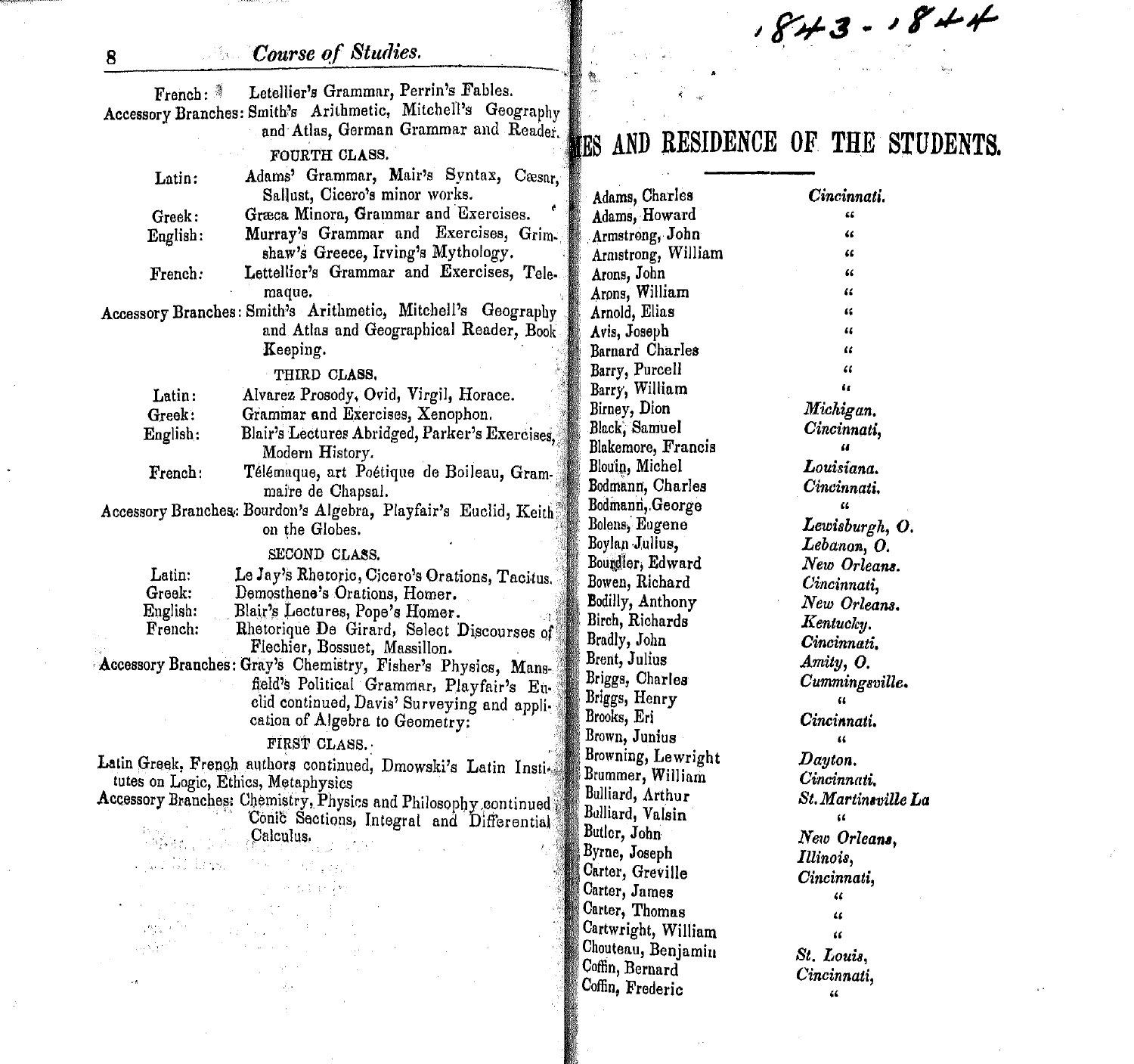Names and Residence of Students.

| 8.843.1844                                        |                  | Names and Residence of Students. |                  |
|---------------------------------------------------|------------------|----------------------------------|------------------|
| Names and Residence of Students Fulton, Asahel H. |                  |                                  | Cincinnati.      |
|                                                   |                  | Gerhard, John                    | "                |
| Coleman, John                                     | Cincinnati,      | Gerwe, Francis                   |                  |
| Coles, Robert                                     | 66               | Gilligan, Edward                 |                  |
| Conlan, John                                      | $\epsilon$       | Goodin, James                    |                  |
| Connelly James                                    | u                | Grandin, William S.              | Grand View, O.   |
| Converse, Elisha                                  | "                | Hackett, Jerome                  | $Cincinnati$ .   |
| Converse, Charles                                 | 46               | Hammond, James                   | 66               |
| Conwell, LaFayette                                | Connersville.    | Harding, Charles                 | 66               |
| Copes, William                                    | Cincinnati.      | Harris, Charles                  | Carthage, O.     |
| Corcoran, John                                    | $\epsilon$       | Harrison, Frederic               | Cincinnati.      |
| Cromwell, Charles                                 | 66               | Harrison, William                | $\alpha$         |
| Crouse, Charles                                   | 66               | Henrie, John                     | 66               |
| Crummen, Francis                                  | "                | Henry, Thomas                    | Philadelphia.    |
| Crummen, Peter                                    | $\epsilon$       | Hitzel, George                   | Cincinnati.      |
| Dalton, Thomas                                    | "                | Holmes, John B.                  | 66               |
| Dalton, Richard                                   | œ                | Hurd, Edward                     | 46               |
| Damarin, Louis                                    | Portsmouth,      | Jacobi, Theodore                 | 66               |
| Darr, Francis                                     | Cincinnati,      | Johnson, James                   | u                |
|                                                   | "                | Ihmsen, William                  | Pittsburgh.      |
| Darr, Joseph                                      | 66               |                                  | Cincinnati.      |
| Darr, Thomas                                      | "                | Keeshan, John                    | 66               |
| Dellinglous, Henry                                |                  | Keating, Linton                  | $\epsilon$       |
| Denis, Julius                                     | EC.              | Kay, Michael                     |                  |
| Devalcourt, Theodore                              | St. Martinsville | Kernion, Felix                   | New Orleans.     |
| Dhomergue, Louis                                  | Cincinnati,      | Kerr, William                    | Cincinnati.      |
| Dickinson, Fenwick                                | Sandusky,        | Kirby, Clinton                   | EC.              |
| Dietrich, Charles                                 | Cincinnati,      | Kirby, Byron                     | 66               |
| Dignan, John                                      | "                | Lea, Edward                      | $\epsilon$       |
| Dignan, Thomas                                    | "                | Lipman, Jacob                    | 46               |
| Disney, Charles                                   | 6                | Locke, James                     | "                |
| Disney, William                                   | $\epsilon$       | $\mathbb{L}$ ocke, Joseph        | 66               |
| Dougherty, George                                 | 66               | Lodwick, Ludlow                  | 66               |
| Dougherty, William                                | "                | Lodwick Lysle                    | 16               |
| Douglass, Julian                                  | "                | Lonergan, Anthony                | œ                |
| Doyle, Edward                                     | Covington,       | Lonergan, Simon                  | 44               |
| Duer, James                                       | Cincinnati,      | Lonergan, Thomas                 | 66               |
| Edwards, Alfred                                   | 46               | Luck, William                    | 46               |
| Eler, Anthony                                     | "                | Ludlum, Orlando                  | 46               |
| Ewing, Joseph                                     | $\epsilon$       | Marsh, Charles                   | 44               |
| Farris, Robert                                    | St. Louis,       | Marsh, Richard                   | 44               |
| Finn, John                                        | Cincinnati,      | Martin, Charles                  | 44               |
| Finn, Joseph                                      | ш                | Marty, William                   |                  |
| Finn William                                      | $\epsilon$       | Marshall, Frederick              | щ                |
| Finn, Richard                                     | Covington,       | Marshall Oliver                  | LL.              |
| Foans, John                                       | Cincinnati,      | McCandless, Truxtun              | 44               |
| Foster, Henry                                     | 46               | McCabe, Patrick                  | 44               |
| Foster William                                    |                  | McConn, John                     | Brown County, O. |
| Folger, Frederic                                  | ٠,               | McAlister, Samuel                | Natchez.         |
| Frazer, George                                    | 66               |                                  |                  |
| Frazer, Hiram                                     | 66               |                                  |                  |

ILLESS NEWSFILM

 $\mathcal{F}$ 

 $\zeta$  as

 $\mathcal{C}^{(n)}$ 

 $\overline{\mathbf{H}}$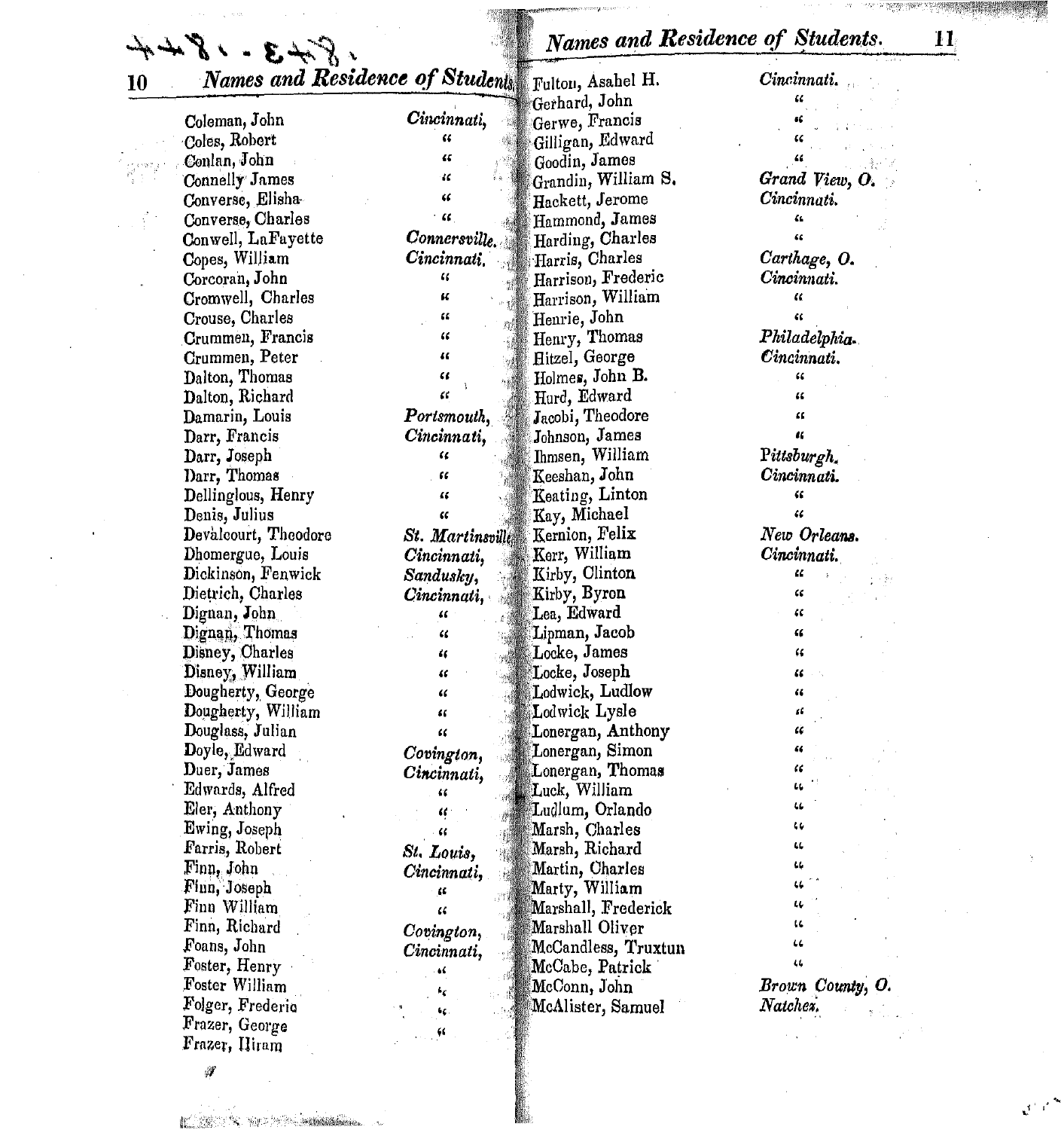Names and Residence of Students.

| McCune; Peter       | Marietta.                  | Rickert, Philip           | Cincinnati.              |
|---------------------|----------------------------|---------------------------|--------------------------|
| McGroarty, Stephen  | Cincinnati.                | Rogers, James             | Hamilton Co.             |
| McGroarty, William  | ίL.                        |                           | ι.                       |
| McKenzie, Joseph    | $\mathbf{u}$               | Rogers, Joel              | Cincinnati.              |
| McKenzie, Martin    | 66                         | Ryan, Peter               | $\alpha$ .               |
| McKenzie, Stephen   | $\mathbf{G}^{\mathcal{A}}$ | Schwegman, Francis        | $\alpha$                 |
| McLenan, Bernard    | $\mathbf{u}$               | Sergeant, James           | $\sqrt{6}$               |
| McMahon, Anthony    | $\mathbf{u}$               | Seymour, George           | $\alpha$                 |
| McMahon, John       | $\mathbf{G}$               | Sieg, George              |                          |
| Macrae, Nathaniel   | Newtonort, Ky.             | Simpson, John             | $\epsilon$               |
| Meara, Austin       | Cincinnati.                | Smead, Franklin           | $\alpha$                 |
|                     | $\mathbf{L}$               | Smead, William            | $\overline{\mathcal{L}}$ |
| Meara, Edward       | Louisiana.                 | Soria, Aaron J.           | Natchez.                 |
| Mélancon, Constant  | $\mathbf{G}$               | Starke, Alphonsus         | Cincinnati.              |
| Mélancon, Camille   | $\mathbf{G}$               | Stephens, Oliver          | $\mathcal{U}$            |
| Mélancon, Ernest    | 46                         | Stewart. Jesse            | $\alpha$                 |
| Mélancon, Ozémé     | $\mathfrak{c}$             | Stewart, William          | $\epsilon$               |
| Mélancon, Phlégie   | Cincinnati.                | Stuntebeck, Francis       | $\alpha$                 |
| Merrill, David      | $\overline{11}$            | Strader, John             | $\mathcal{U}$            |
| Moller, Frederic    | $\mathbf{G}$               | Symonds, Abraham          | $\epsilon$               |
| Moore, William      |                            | Symonds, Benjamin         | $\alpha$                 |
| Moore, William      | 46                         |                           | St. Martinsville,        |
| Moss, John          | u.                         | Thomas, Alfred            | $\overline{\mathcal{L}}$ |
| Morgan, Samuel      | 44                         | Thomas, Franklin          | Cincinnati,              |
| Murdock, William    | $\ddot{\phantom{a}}$       | Thorp, Charles            | έC                       |
| Murray, John        | Mexico.                    | Tuxford, Michael          |                          |
| Murray, James       | Cincinnati.                | Vance, Alexander          | Fulton.                  |
| Musick, Joseph      | Florissant, Mo.            | Vaughan, Champion         | Cincinnati.              |
| Newbold, Albert     | Cincinnati.                | Verneuil, Jules           | St. John Baptist, La.    |
| Nourse, Henry       | w                          | Verneuil Francis          | $\epsilon$<br>$\alpha$   |
| O'Connor, Hugh      | tù.                        | Wilkinson, John           | $K$ entuc $k\eta$ .      |
| O'Brien, Edward     | Ù.                         | Wilson, George            | Cincinnati,              |
| O'Brien, James      | $-14$                      | White, Ira                | $\alpha$                 |
| O'Hara, Joseph      | $\ddot{\phantom{a}}$       | Winston, Orville          | Newport, Ky.             |
| O'Hara, William     | 11                         | Wood, William             | Natchez.                 |
| O'Neal, Thomas      | $\ddot{\phantom{a}}$       | Wolf, Simon               | Cincinnati,              |
| Osborn, Vincent     | $\mathbf{u}$               | Wright, William           | Missouri.                |
| Philips, John       | 46                         |                           |                          |
| Profilet, Joseph    | Natchez.                   | Total number of Students, | 222                      |
|                     | Cincinnati.                |                           |                          |
| Quin, Richard       | $\mathbf{G}^{\mathcal{A}}$ |                           |                          |
| Raffington, Charles |                            |                           |                          |
| Robinson, Emmett    | Natchitoches.              |                           |                          |
| Read, Francis       | Cincinnati.                |                           |                          |
| Reily, Patrick      | $\pmb{\mathcal{U}}$        |                           |                          |
| Reinlein, Paul      | $-46 - 1$                  |                           |                          |
| Reynolds, Silas     | Kanawha Saline.            |                           |                          |
| Reynolds, William   | Cincinnati.                |                           |                          |
| Rombach, Charles    | ü                          |                           |                          |
| Riegkelmann Henry   | $\overline{1}$             |                           |                          |

 $\pmb{2}$ 

 $\frac{13}{1}$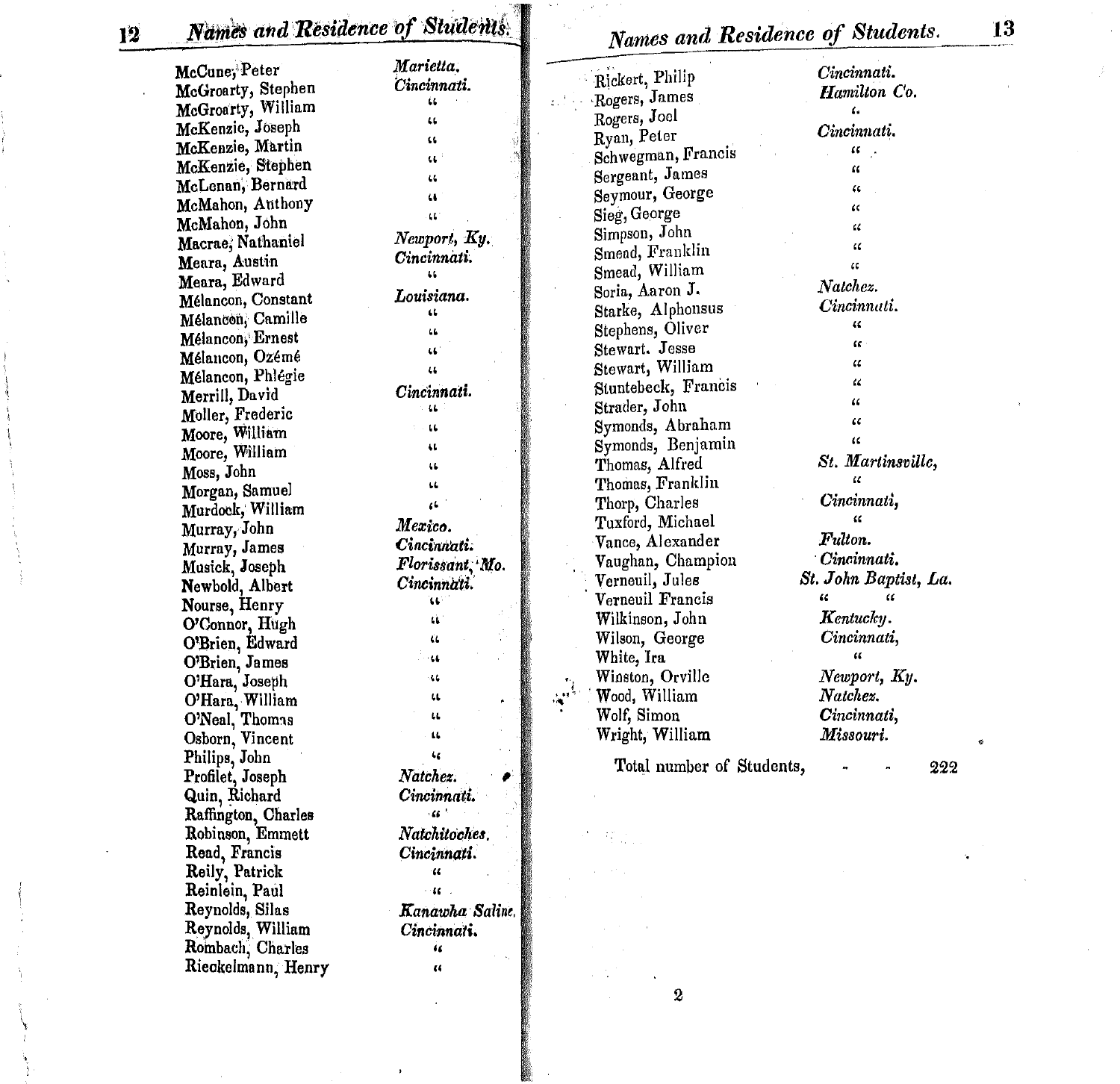

# A. M. D. G. &c., B. V. M. H.

## DISTRIBUTION OF PREMIUMS

IN THE

### Literary Department of the St. Xavier College.

CINCINNATI, OHIO,

#### 1844.

GOOD CONDUCT. BOARDERS, Julius Brent. Premium, Franklin Thomas. Accesserunt, Robert Farris. Lafayette Conwell, John Wilkinson, Jules Verneuil, EXTERNS. Thomas Lonergan. Premium, Francis Stuntebeck. Accesserunt, William Brummer, John Keeshan, William O'Hara, William Dougherty. DILIGENCE. Franklin Thomas, Premium Julius Brent.  $ex$  way  $\zeta$ Robert Farris, Accesserunt. James Goodin, Francis Stuntebeck, Lafayette Conwell. MORAL PHILOSOPHY. LOGIC. Premium 1st. William Dougherty.

4 2d. Jerome Hnokett. Francis Stuntebeck,  $\mathcal{A}$ ccesserunt, Philip Rickert,

Junius Brown.

NATURAL PHILOSO-<br>PHY. PHYSICS. Premium 1st. Franklin Thomas, " 2d. Robert Farris.

| $\mathcal{A}\mathit{c} \mathit{c} \mathit{c} \mathit{s} \mathit{c} \mathit{r} \mathit{u} \mathit{n} \mathit{l},$ | Jerome Hackett,<br>William Dongherty, |
|------------------------------------------------------------------------------------------------------------------|---------------------------------------|
|                                                                                                                  | Francis Stuntebeck,                   |
|                                                                                                                  | James Goodin.                         |
|                                                                                                                  | CHEMISTRY.                            |
|                                                                                                                  | Premium 1st. William Dougherty,       |
|                                                                                                                  | 2d. Rebert Farris,                    |
| $\mathcal{A}$ ccesscrunt,                                                                                        | Franklin Thomas,                      |
|                                                                                                                  | Francis Stantebeck.                   |
|                                                                                                                  | Jerome Hackett,                       |
|                                                                                                                  | James Goodin.                         |

#### NATHEMATICS.

FIRET DIVISION. Premium 1st. Franklin Thomas.  $\overline{1}$ 2d. Robert Farris. Accesserunt. Jerome Hackett. William Dougherty, SECOND DIVISION. Premium 1st. James Goodin. 2d. Francis Stuntebeck. THIRD DIVISION--ALGEBRA. Premium 1st. Julius Brent, 2d. Lewis Damarin. Accesserunt. James Locke, Charles Adams. George Wilson. Fenwick Dickinson.

A RETHEMETHE.

FIRST DIVISION. Premium 1st. William G'Hara. 2d. Joseph Locke.  $\mathbf{u}$ Accesserunt, John Dignan, John Arons. James Carter, John McMahon.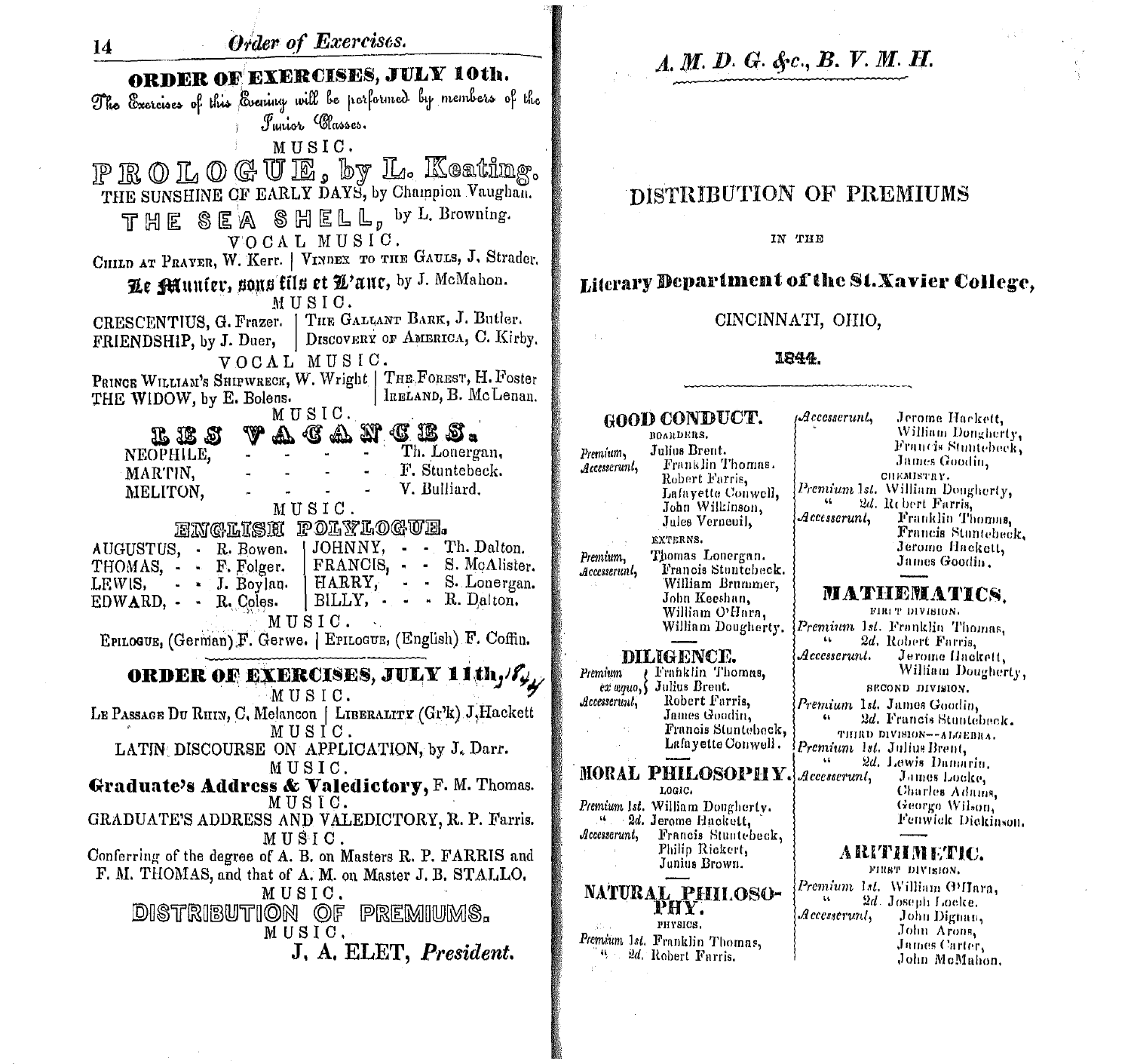(Accesserunt.

SECOND DIVISION. Premium 1st. William Wright. 2d. William Stewart.  $\mathbf{R}$ John Wilkinson. Accesserunt. Thomas Dignan, Joseph Q. Profilet. Simon Lonergan, THIRD DIVISION. Premium 1st. Clinton Kirby, 2d. Francis Blakemore. Francis Gerwe.  ${\cal A}$ ccesserunt, William Luck, John Armstrong, Henry Ricckelman, FOURTH DIVISION, Premium Ist. William Cartwright. 2d. Jno. Champion Vaughan William Barry, Accesserunt. Vincent Osborn, John Gerhurd. Francis Verneuil. FIFTH DIVISION. Premium 1st. John Holmes. ss. 2d. Thomas Darr. Edward Gilligan,  ${\it Accesserunt}$ , Elijah Converse. Anthony Lonergin, Frederic Harrison. BOOK-KEEPING. John Dignan. Premium, George Sieg,  $\mathcal{A}$ ccesserun $l,$ Charles Harris. Thomas Dignan, James Hammond, Frederic Folger. **GREEK DEPARTMENT** FIRST CLASS. Premium 1st. Franklin Thomas.

2d. Joseph Darr.  $\mathbf{A}$ Robert Farris.  $\boldsymbol{\mathcal{A}}$ ccesserunt. Jerome Hackett. Philip Rickert, SECOND CLASS. Premium 1st. Francis Stuntebeck, 2d. John Arons.  $\mathbf{16}$ Julius Brent.  ${\it 4}$ ccesserunt, James Goodin. Junius Brown, Peter Crummen. THIRD CLASS. Premium 1st. Lewis Damarin. ь. 2d. John McMahon. William Ihmsen.  ${\mathcal{A}}$ ccesserunt, James Locke. James Carter. Charles Adams. FOURTH CLASS. Premium 1st. William Luck. 2d. Francis Gerwe.  $\Lambda$ 

ø

William Brummer, George Hitzel. James Sergeant, **LATIN DEPARTMENT** FIRST CLASS. Premium 1st. Robert Farris. 2d. Franklin Thomas. Joseph Darr, Accesserunt, Jerome Hackett. Philip Kickert, SECOND CLASS. Premium 1st. James Locke. 2d. Thomas Lonergan.  $\bullet$ William Dougherty, Accesserunt. Junius Brown, Francis Stuntebeck. James Goodin. THIRD CLASS. Premium 1st. James Locke, 2d, Lewis Damarin.  $\omega$ Charles Adams,  $Accesserunl$ . John McMahon. James Carter, Edward Lea. FOURTH CLASS. Premium 1st. Theodore De Valcourt. 2d. William Brummer. Joseph Profilet. Accesserunt, William Luck, James Hammond, Julius Boylan. ENGLISH DEPART-MENT-RIIETORIC. Premium 1st. Junius Brown. 2d. Jerome Hackett. Accesserunt, Francis Stuntebeck. Philip Rickert, POETRY. Premium 1st. Jerome Hackett.  $\mathbf{G}$ 2d. William Dougherty.  $\emph{Accesscrunl.}$ Francis Stuntebeck, Junius Brown. RHETORIC.-CLASS II. Premium 1st. Lafavette Conwell.  $16-2$ 2d. Julius Brent. Accesserunt. Lewis Damarin. George Wilson, Charles Harris. James Goodin. FIRST GRAMMAR CLASS. Joseph Profilet. Premium 1st.  $\ddot{\phantom{a}}$  $2d$ Edward Lea. John McMahon. Accesserunt. Bernard McLenan, Robert Coles, Simon Lonergan.

Theodore DeValcourt.

| SECOND GRAMMAR CLASS.                                                                                                                                                   | GERMAN DEPARTM'T•<br>FIRST CLASS.                                   |
|-------------------------------------------------------------------------------------------------------------------------------------------------------------------------|---------------------------------------------------------------------|
| Premium 1st. Paul Reinlein.                                                                                                                                             |                                                                     |
| 2d. William Luck.<br>u, Joseph Locke,<br>tt.                                                                                                                            | (George Wilson,<br>Premium                                          |
| Accesserunt,                                                                                                                                                            | William Luck,<br>ex æquo                                            |
| Julius Boylan,                                                                                                                                                          | William Brummer,<br>${\it 4}$ ccesserunt,                           |
| Francis Darr.<br>Francis Blakemore.                                                                                                                                     | Francis Gerwe,                                                      |
|                                                                                                                                                                         | George Hitzel,                                                      |
| THIRD GRAMMAR CLASS.                                                                                                                                                    | <sup>N</sup> George Bodmann,                                        |
| Premium 1st. William Barry.                                                                                                                                             | SECOND CLASS.                                                       |
| 2d. Francis Gerwe.                                                                                                                                                      | Premium 1st. Fenwick Dickenson,                                     |
| Clinton Kirby,<br>Accesserunt,                                                                                                                                          | 2nd. Joseph Musick,                                                 |
| Alexander Vance.                                                                                                                                                        | Lewis Damarin,<br>${\mathcal{A}}$ ccesserunt,<br>Lafayette Conwell, |
| Michael Tuxford,                                                                                                                                                        | Francis Darr,                                                       |
| George Frazer.                                                                                                                                                          | Charles Dietrich.                                                   |
| ELEMENTARY CLASS.                                                                                                                                                       |                                                                     |
| Premium 1st. William Cartwright,                                                                                                                                        | GEOGRAPHY.                                                          |
| 2d. James Rogers,                                                                                                                                                       | FIRST CLASS.                                                        |
| Edward Gilligan.<br>Accesserunt,                                                                                                                                        | USE OF THE GLOBES.                                                  |
| John Holmes.                                                                                                                                                            |                                                                     |
| Anthony Lonergan.<br>Lysle Lodwick.                                                                                                                                     | Premium 1st. James Goodin,<br>2nd. Lewis Damarin,                   |
|                                                                                                                                                                         | James Locke,<br>$\mathcal{A}c\mathit{cessernn},$                    |
| FRENCH DEPART-                                                                                                                                                          | George Wilson,                                                      |
| MENT.                                                                                                                                                                   | Lafayette Conwell,                                                  |
|                                                                                                                                                                         | Julius Brent.                                                       |
| FIRST CLASS-RHETORIC VACAT.                                                                                                                                             | SECOND CLASS.                                                       |
| SECOND CLASS.                                                                                                                                                           | ASIA, AFRICA, AUSTRALIA.                                            |
| Premium 1st. Lewis Damarin.                                                                                                                                             | Premium 1st. William Wright,                                        |
| 2d. Francis Stuntebeck.                                                                                                                                                 | 2nd. Asahel Fulton,                                                 |
| Valsin Bulliard,<br>${\mathcal{A}}_{{\mathcal{C}}{\mathcal{C}}{\mathcal{C}}{\mathcal{S}}{\mathcal{S}}{\mathcal{C}}{\mathcal{C}}{\mathcal{C}}{\mathcal{C}}{\mathcal{C}}$ | John McMahon,<br>${\mathcal{A}}{}c\textit{c}es\textit{erunt}$       |
| Arthur Bulliard,                                                                                                                                                        | Simon Lonergan,                                                     |
| Junius Brown,<br>Theodore DeValcourt                                                                                                                                    | Joseph Profilet,                                                    |
|                                                                                                                                                                         | James Hammond.                                                      |
| THIRD CLASS.                                                                                                                                                            | THIRD CLASS--EUROPE, AMERICA.                                       |
| Premium 1st. Julius Brent.                                                                                                                                              | Premium 1st. Francis Blakemore,                                     |
| 2d. (Simon Lonergan.<br>44                                                                                                                                              | 2nd, Paul Reinlein,                                                 |
| James Carter.<br>ex æquo.                                                                                                                                               | Francis Darr,<br>${\mathcal{A}}\textit{ccesserunl},$                |
| James Hammond,<br>Accesserunt,                                                                                                                                          | Julius Boylan,                                                      |
| Robert Coles,<br>Thomas Dignan.                                                                                                                                         | William Luck,                                                       |
|                                                                                                                                                                         | Jesse Stewart.                                                      |
| FOURTH CLASS.                                                                                                                                                           | FOURTH CLASS-AMERICA.                                               |
| Premium lat. James Locke,                                                                                                                                               | Premium 1st. William Barry,<br>2nd. John Gerhard,                   |
| 4 2d. Paul Reinlein.                                                                                                                                                    |                                                                     |
| Jesse Stewart,<br>Accesserunt,                                                                                                                                          | Francis Gerwe,<br>${\cal A}$ ccesserun ${\cal U} ,$                 |
| Bernard McLenan,<br>Francis Gerwe.                                                                                                                                      | George Frazer,                                                      |
| William Luck.                                                                                                                                                           | Clinton Kirby,<br>William Armstrong,                                |
|                                                                                                                                                                         |                                                                     |
| FIFTII CLASS.                                                                                                                                                           | FIFTH CLASS.                                                        |
| Premium 1st. William Wright.                                                                                                                                            | INTRODUCTION-UNITED STATES.                                         |
| 2d. William Barry.<br>м.                                                                                                                                                | Premium 1st. Edward Gilligan,                                       |
| John Strader,<br>Accesserunt,                                                                                                                                           | 2nd, Jules Verneuil,                                                |
| John Gerhard,                                                                                                                                                           | Vincent Osburn,<br>$\mathcal{A}$ ccesscrunt,                        |
| George Hitzel,<br>Joseph Finn.                                                                                                                                          | John Holmes,<br>Lysle Lodwick,                                      |
|                                                                                                                                                                         | Oliver Stephens.                                                    |
| ELEMENTARY CLASS.                                                                                                                                                       |                                                                     |
| Premium Ist. James Rogers,                                                                                                                                              | HISTORY.                                                            |
| George Frazer,<br>2nd,<br>William Woods,                                                                                                                                | FIRST CLASS.                                                        |
| $\mathcal{A}$ ccesserunt,<br>Oliver Stevens,                                                                                                                            | CONSTITUTIONAL LAW.                                                 |
| L. Browning,                                                                                                                                                            | Premium 1st. Francis Stuntebeck,                                    |
| John Coleman.                                                                                                                                                           | 2nd. Junius Brown,                                                  |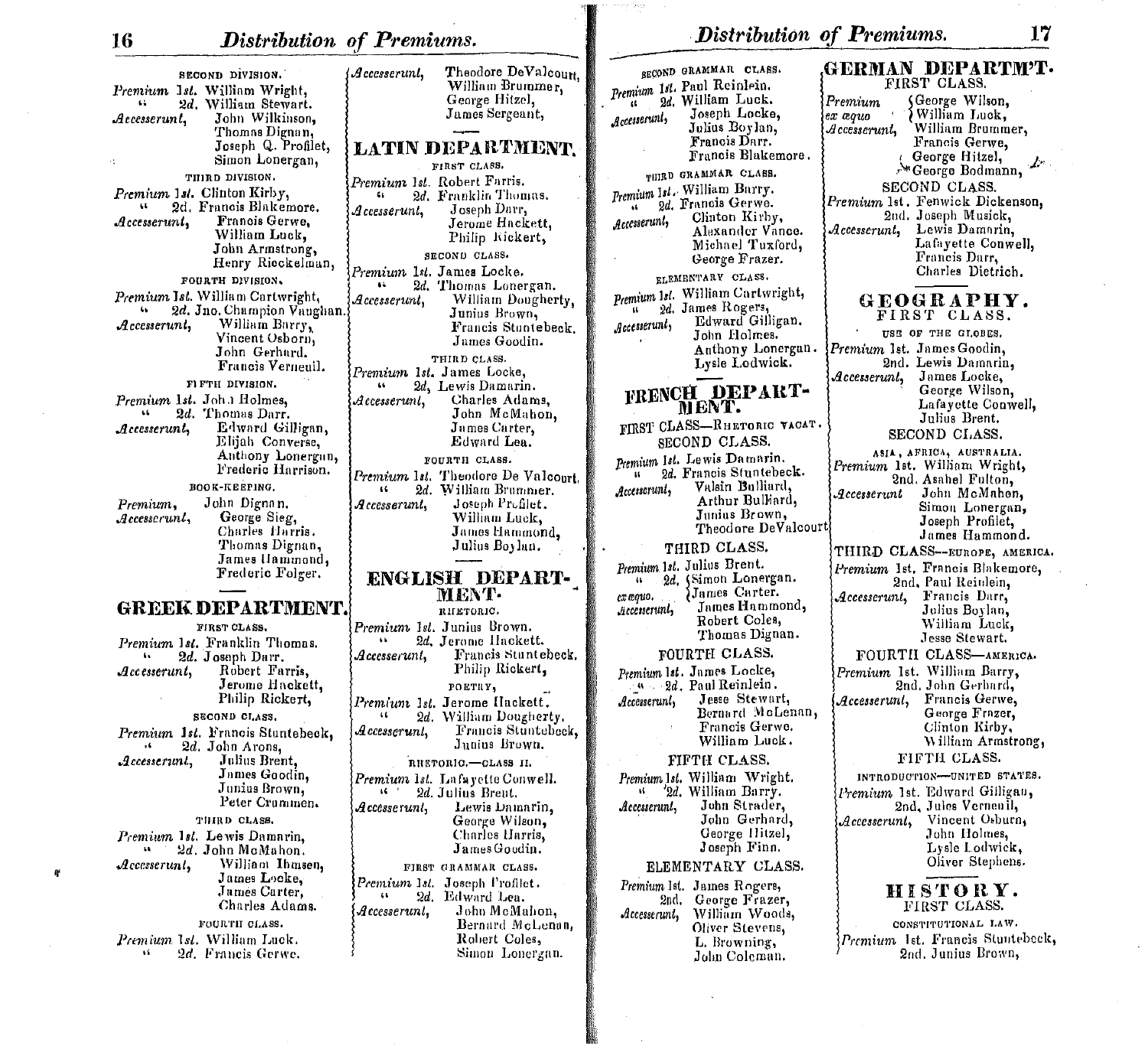${\mathcal{A}}$ ccenerunt, Philip Rickert, Jerome Hackett. ANCIENT HISTORY. Premium 1st. Francis Stuntebeck. 2nd. Jerome Hackett, Junius Brown,  $\mathcal{A}c\epsilon$ esserun $l_1$ Philip Rickert. SECOND CLASS. MODERN HISTORY. Premium 1st. Lafayette Conwell, 2nd. Lewis Damarin, John Dignan, Accesseruni, George Wilson, Peter Crummen, Julius Brent. THIRD CLASS-GREECE. Premium 1st Joseph Byrne, 2nd. William Ihmsen, Asahel Fulton, Accesserunt, Simon Lonergan, Frederic Folger, James Hammond. MYTHOLOGY. Frederic Folger, Premium John Wilkinson, ex æquo Richard Bowen. William Wright, Asahel Fulton, Simon Lonergan. FOURTH CLASS-ROME. Premium 1st. Paul Reinlein. 2nd. (Joseph Locke, Julius Boylan, ex aquo, William Luck.  $Accesserunt$ , Richard Dalton, Francis Read. FIFTH CLASS-UNITED STATES Premium 1st. John Gerhard. 2nd. William Barry, George Frazer,  $\mathcal{A}$ ccesserunt, Francis Gerwe. Clinton Kirby, Greville Carter.

#### **PENMANSHIP.** CLASSICAL DEPARTMENT. FIRST DIVISION. Premium Premium 1st. Theodore de Valcourt ex œquo 2nd. Joseph Profilet. Accesserunt, Accesserunt, James Carter, Robert Collet. Francis Gerwe. Joseph Byrne.

SECOND DIVISION. Premium 1st. Robert Coles. 2nd. Joseph Finn. Accesserunt, William Luck, James Duer, Clinton Kirby, George Hitzel. THIRD DIVISION. Premium 1st. Paul Reinlein. 2nd. John Keeshan. Peter Ryan,  ${\mathcal{A}}$ ccesserunt, William Disney, Peter Crummen. Francis Read. MERCANTILE DEPARTMENT FIRST DIVISION. Premium 1st. John Dignan, 2nd. Edward O'Brien,  ${\mathcal{A}}{}c$ cesserunt, George Frazer, Thomas Dignan, François Verneuil. William Wright. SECOND DIVISION. Premium 1st. Henry Rieckelman, 2nd. Jules Verneuil.  ${\mathcal{A}}c\bar{c}esserunt.$ John Batler, Samuel McAlister. Charles Briggs, Richard Finn. THIRD DIVISION. Premium 1st. Joseph McKenzie, 2nd, James McKenzie, James O'Brien,  $\mathcal{A}$ ccesserun $l,$ Charles Converse, John Corcoran, Hugh O'Conner. FOURTH DIVISION. Premium 1st. William Barry, 2nd. Vincent Osborn, Accesserunt, John Holmes, Champion Vaughan, James Rogers, Charles Cromwell.

### MUSIC.

(Robert Farris, Fenwick Dickinson. Charles Adams, Franklin Thomas, Joseph Profilet, John Wilkinson.

The following students have distinguished themelves by their good behavior, regular attendance and observance of the Collegiate discipline.

Charles Adams, John Arons, William Arons, Henry Briggs, Eugene Bolens, Arthur Bulliard, Junius Brown, Julius Brent, William Brummer, Richard Bowen, Julius Boylan, William Barry, Charles Cromwell, Robert Coles, James Carter, LaFavette Conwell, F. Dickinson, Theodore Devalcourt, John Dignan, Frederic Folger, Robert Farris, George Frazer, Richard Finn.

James Goodin, Francis Gerwe, Clinton Kirby, John Keeshan, James Locke, Joseph Locke, Edward Lea, Thomas Lonergan, John McMahon, Charles Marsh, William O'Harra, Edward O'Brien, Joseph Profilet, Henry Rieckelmann, Francis Stuntebeck, John Gerhard, Franklin Thomas, Champion Vaughan Alexander Vance. Julius Verneuil, William Wright, John Wilkinson,

The next Session of the St. Xavier College will open on Monday, September 2d, 1844.